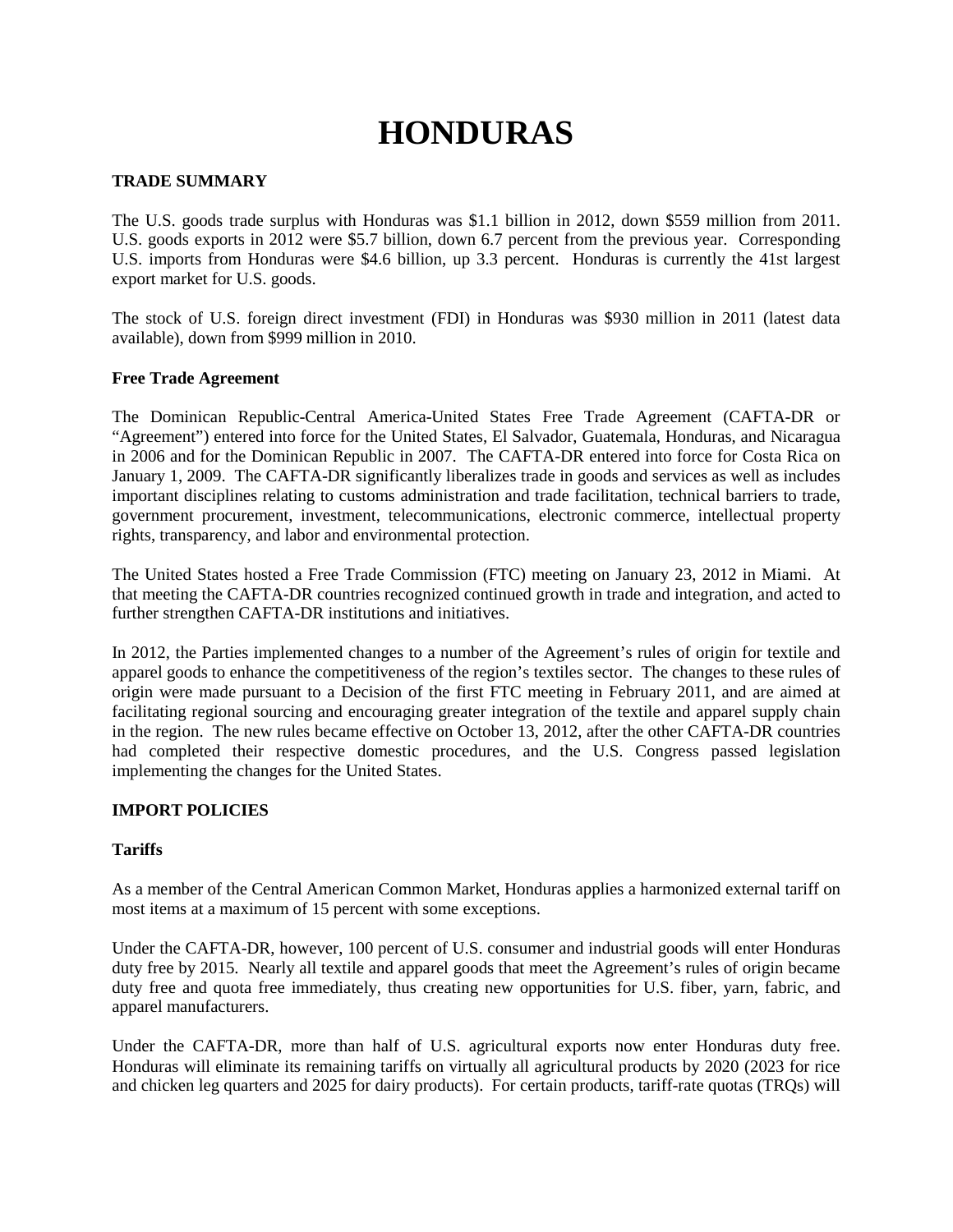permit some immediate duty-free access for specified quantities during the tariff phase out period, with the duty-free amount expanding during that period. Honduras will liberalize trade in white corn through continual expansion of a TRQ, rather than by the reduction of the out-of-quota tariff.

# **Nontariff Measures**

Under the CAFTA-DR, all CAFTA-DR countries, including Honduras, committed to improve transparency and efficiency in administering customs procedures, including the CAFTA-DR's rules of origin. Honduras passed a law in August 2011 establishing a new inter-institutional Presidential Commission for the Modernization of Customs Services (COPREMSA in Spanish) with the intent to improve the transparency and efficiency of customs procedures. All CAFTA-DR countries, including Honduras, also committed to ensuring greater procedural certainty and fairness in the administration of these procedures, and all CAFTA-DR countries agreed to share with each other information to combat illegal trans-shipment.

The *Dirección Ejecutiva de Ingresos* (DEI), the Honduran customs and tax authority, has taken over responsibility for verification of origin certifications from the Ministry of Industry and Trade. The DEI verifies that origin certifications from producers, exporters, or importers comply with the requirements of the CAFTA-DR and other international agreements.

# **GOVERNMENT PROCUREMENT**

The CAFTA-DR requires that procuring entities use fair and transparent procurement procedures, including advance notice of purchases and timely and effective bid review procedures, for procurement covered by the Agreement. Under the CAFTA-DR, U.S. suppliers are permitted to bid on procurements of most Honduran government entities, including key ministries and state-owned enterprises, on the same basis as Honduran suppliers. The anticorruption provisions in the CAFTA-DR require each government to ensure under its domestic law that bribery in matters affecting trade and investment, including in government procurement, is treated as a criminal offense or is subject to comparable penalties. Since the CAFTA-DR came into effect, Honduran government agencies have routinely declared "emergencies" to circumvent competitive bidding procedures for public procurements, including for large infrastructure projects. Implementation of the CAFTA-DR eliminated the requirement that U.S. firms must act through a local agent (with at least 51 percent Honduran ownership) to participate in public tenders. A positive development was the decision of the Honduran Public-Private Partnership Commission, responsible for designing and implementing public infrastructure tenders, to announce in 2012 that it would offer the construction of a new commercial airport as an international bid covered under CAFTA-DR rather than sole source the construction to an existing concessionaire.

Honduras is not a signatory to the WTO Agreement on Government Procurement.

### **EXPORT SUBSIDIES**

Honduras currently employs the following export incentive programs: Free Trade Zone of Puerto Cortes (ZOLI), Export Processing Zones (ZIP), and Temporary Import Regime (RIT).

Honduras provides tax exemptions to firms in free trade zones. Under the CAFTA-DR, Honduras may not adopt new duty waivers or expand existing duty waivers that are conditioned on the fulfillment of a performance requirement (*e.g.*, the export of a given level or percentage of goods). However, Honduras may maintain such duty waiver measures for such time as it is an Annex VII country for the purposes of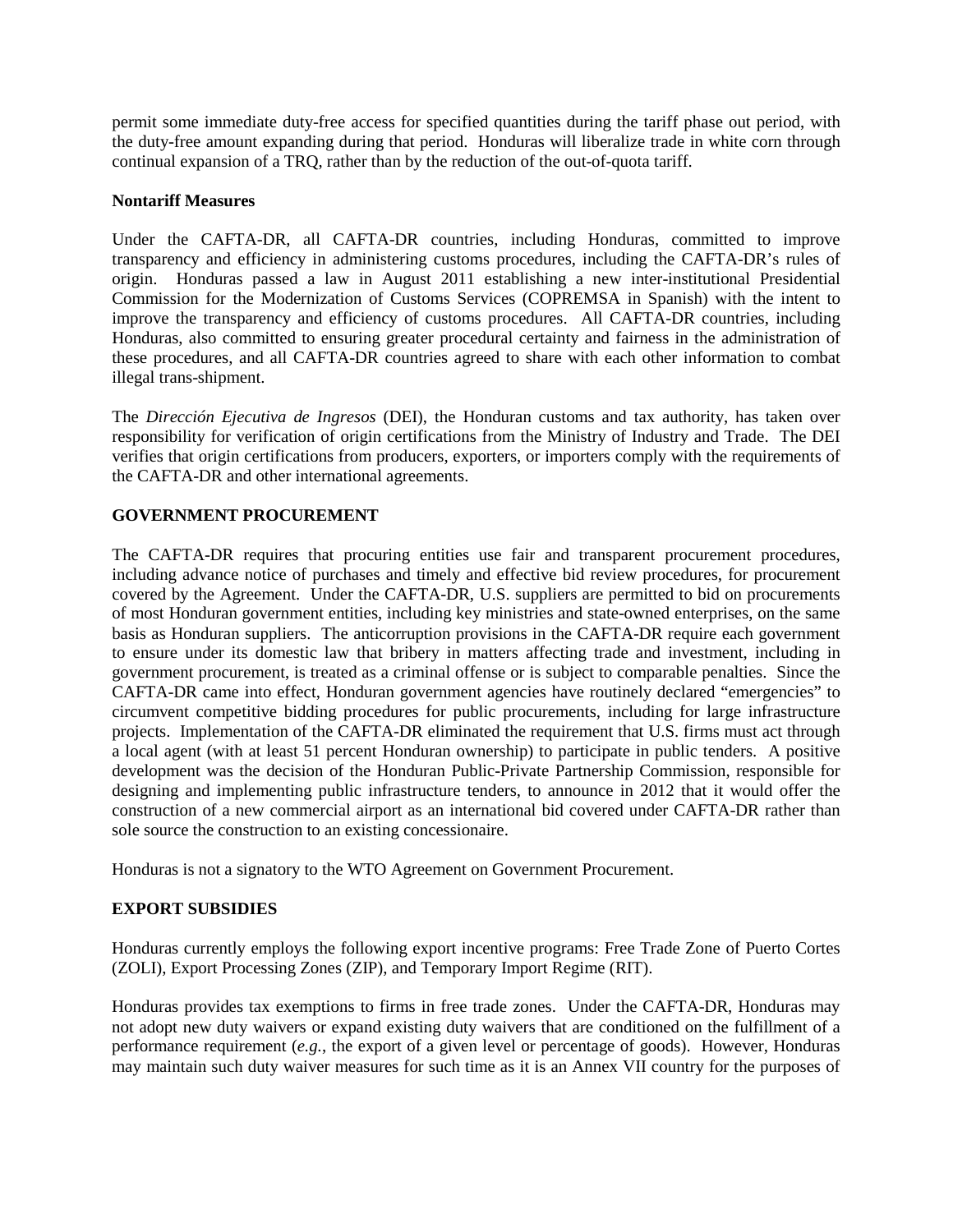the WTO Agreement on Subsidies and Countervailing Measures. The U.S. Government is working with the Honduran government in an effort to ensure compliance with its CAFTA-DR obligations.

# **INTELLECTUAL PROPERTY RIGHTS PROTECTION**

In 2010, Honduras reestablished its intellectual property rights (IPR) prosecutor's office as an independent entity within the Public Ministry, reversing a 2009 decision to merge it into the common crimes office. While the IPR prosecutor's office has achieved successes in seizing counterfeit goods, the United States remains concerned about the prospects for effective IPR enforcement in Honduras given that its IPR enforcement office lacks necessary personnel and resources to wage a truly effective campaign. In 2012, the United States engaged extensively with Honduras as it was redrafting its trademark law. The United States will continue to monitor Honduras' implementation of its IPR obligations under the CAFTA-DR.

### **SERVICES BARRIERS**

### **Telecommunications**

Hondutel, the government-owned incumbent telecommunications operator, officially lost its monopoly on fixed-line telephony services on December 25, 2005. The government of Honduras is currently engaged in a tender offering to private investors of 49 percent of *Empresa Hondureña de Telefonia Movil* (Ehmovitel), a new mobile services subsidiary of Hondutel. Although there are regulations in place that allow the government to grant licenses, permits, and concessions for different telecommunications services in Honduras, competitive services continue to be provided through sub-operator agreements signed between Hondutel and private companies.

### **INVESTMENT BARRIERS**

Honduran law places certain restrictions on foreign ownership of land within 40 kilometers of the coastlines and national boundaries. However, recognizing that the constitutional prohibition of foreign property ownership in Honduras was a barrier to the development of tourism and the economic potential of Honduras' coastal and island areas, foreigners are allowed to purchase properties in designated tourism zones established by the Ministry of Tourism in order to construct permanent or vacation homes.

Inadequate land title procedures have led to numerous investment disputes involving U.S. nationals who are landowners in Honduras. Resolving disputes in court can be very time consuming. There have been claims of widespread corruption in land sales and property registry, and in the dispute resolution process, including claims against attorneys, real estate companies, judges, and local officials. The property registration system is highly unreliable, which represents a major impediment to investment. In addition, the lack of implementing regulations can lead to long delays in the awarding of titles in certain regions. A law passed in April 2008 authorized the government to award certain agricultural lands that have been under dispute for more than two years to squatters with only nominal compensation to legal titleholders. A number of properties owned by U.S. citizens are potentially subject to confiscation under this law. Although widespread concerns remain regarding the protection of land rights, in 2012 the primary supplier of a U.S. company successfully negotiated with the National Land Institute (INA) to avoid the expropriation of its land. However, this type of resolution typically requires involvement by the highest level government officials and rarely occurs through the normal judicial or legislative procedures.